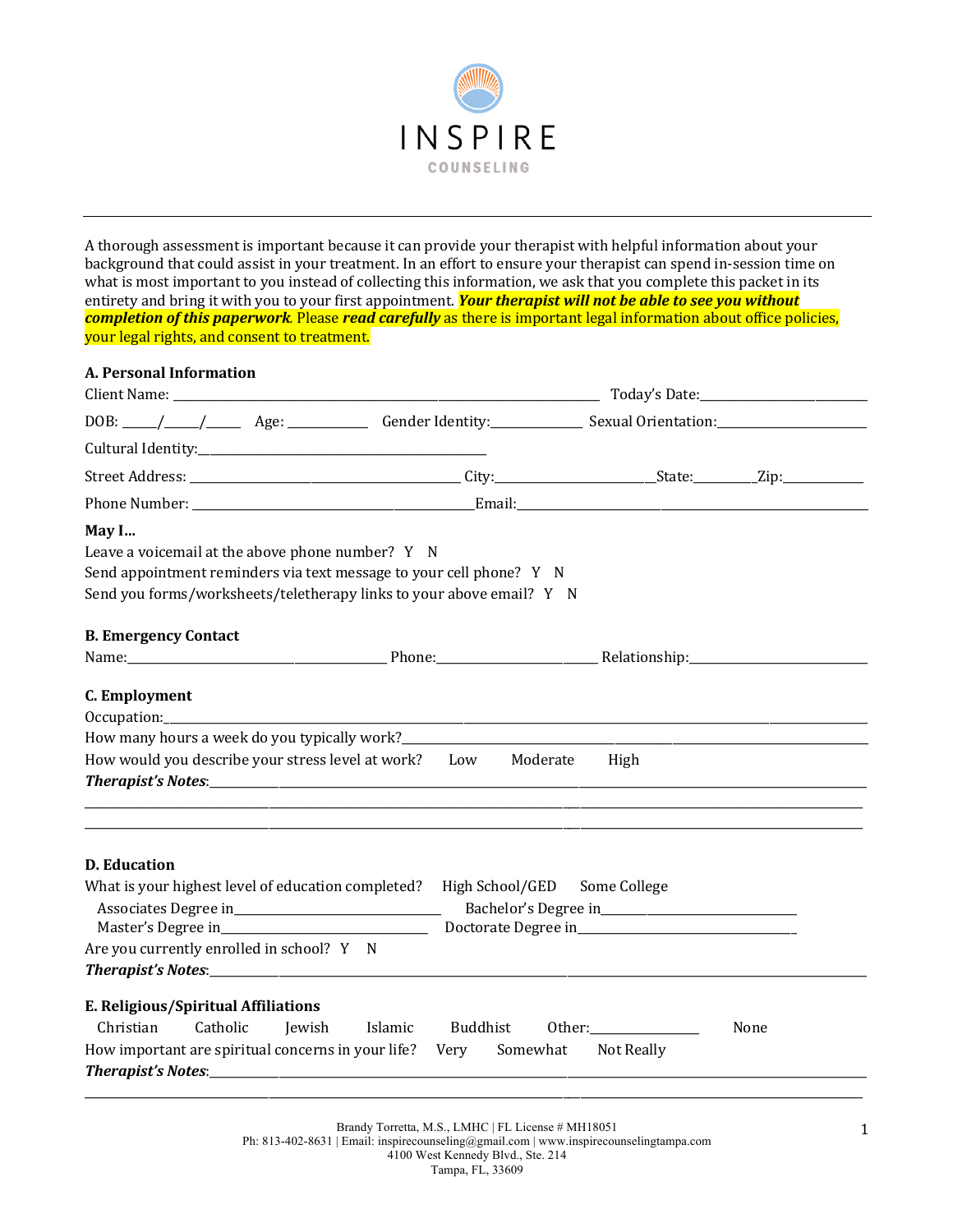

## **F. Referral Source**

How did you find me?

If you found me online what words did you use to search?\_\_\_\_

## G. Medical/Physical Health History

Do you have any chronic medical and/or physical conditions? If so, please list:

Do you experience any chronic pain? Y N Are you currently under medical care? Y N If so, what for?\_\_\_\_\_\_\_\_\_\_\_\_\_\_\_\_\_\_\_\_\_\_

Do you have a primary care physician (PCP)? Y N Are you currently taking any prescription medications? If so, please list medication(s) and dosage if possible:

When was your last physical exam?\_

If you enter mental health treatment with me, may I inform your PCP so that we may coordinate your treatment? If so, please provide name and phone number of your PCP:\_\_\_\_\_\_\_\_\_\_\_\_\_\_\_\_\_\_\_\_\_\_\_\_\_\_\_\_\_\_\_

### 

## H. Mental/Emotional Health History

Have you ever been diagnosed with a mental health condition? Y N

| If so, please check all that apply: Depression Bipolar Anxiety Social Anxiety OCD PTSD |  |  |  |
|----------------------------------------------------------------------------------------|--|--|--|
| Borderline Personality Disorder ADHD/ADD Other (specify)                               |  |  |  |

Do you have a history of self-harming behaviors (i.e. cutting, burning, putting yourself in risky situations where you know you could be harmed)? If so, please explain:

Are you currently taking any psychiatric medications? If so, please list medication(s) and dosage if possible: \_\_\_\_\_

Have you ever been hospitalized for any mental health reasons? Y N If so, where, what year, for how long were you hospitalized, & what were the outcomes?

Has anyone in your family ever been diagnosed with a mental health condition? If so, please list who & what their 

Have you ever *thought*, or are you currently *thinking*, of ending your life? If so, please explain:

Have you ever planned, or are you currently planning, to end your life? Do you have the means to end your life? If so,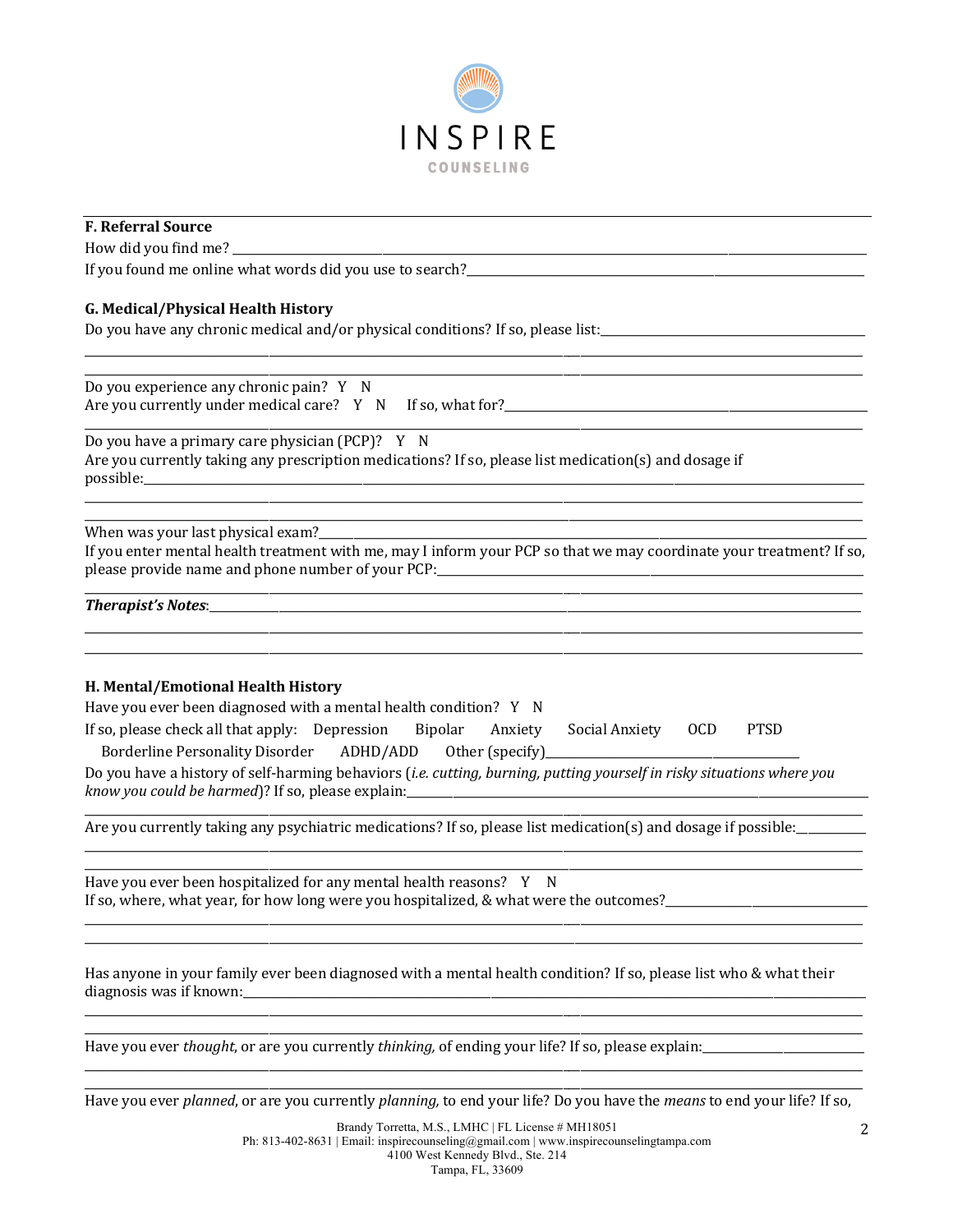

please explain:

Do you currently own or have access to weapons in your home? Y N If yes, who has access to them & what are the safety protocols around them?\_\_\_\_\_\_\_\_\_\_\_\_\_\_\_\_\_\_\_\_\_\_\_\_\_\_\_\_\_\_\_\_\_\_\_

### **I. Substance Use History**

Are you currently using or have used in the past any of the following (please check all that apply):

Alcohol Marijuana Spice Cocaine Ecstasy Opioids Other (specify): \_\_\_\_\_\_\_\_\_\_\_\_\_\_\_\_\_\_\_\_\_\_\_\_\_\_\_\_\_\_\_\_\_\_\_

When was the last time you used?

How often are you drinking and/or using a substance(s)? Daily Weekly Monthly Occasionally/Recreationally What age did you start drinking and/or using?

Have you ever tried to stop using but couldn't? Y N

Have you ever been charged with DUI? If so, when and what was the outcome?

| Does anyone in your family have a substance abuse issue? Y N                                  |  |
|-----------------------------------------------------------------------------------------------|--|
| Have you ever felt your substance use was problematic? Y N                                    |  |
| Is the reason you're seeking counseling now related in any way to substance use? $Y \times N$ |  |
| <b>Therapist's Notes:</b>                                                                     |  |

### J. Trauma History

| Have you ever experienced any of the following abuse (please check all that apply):                                                                        |                                                                                                   |  |           |        |  |  |
|------------------------------------------------------------------------------------------------------------------------------------------------------------|---------------------------------------------------------------------------------------------------|--|-----------|--------|--|--|
| Physical                                                                                                                                                   | Psychological/Mental Verbal                                                                       |  | Emotional | Sexual |  |  |
| What age were you when the abuse occurred?                                                                                                                 |                                                                                                   |  |           |        |  |  |
| Who was the perpetrator? Family Member Friend of Family<br>Significant Other<br>Stranger<br>Did you ever tell anyone? If so, who and what was the outcome? |                                                                                                   |  |           |        |  |  |
|                                                                                                                                                            | Was the perpetrator ever prosecuted? $Y \times N$<br>Did you ever receive help for the abuse? Y N |  |           |        |  |  |

Have you ever experienced nightmares or flashbacks, or do you avoid anything that causes emotional discomfort? If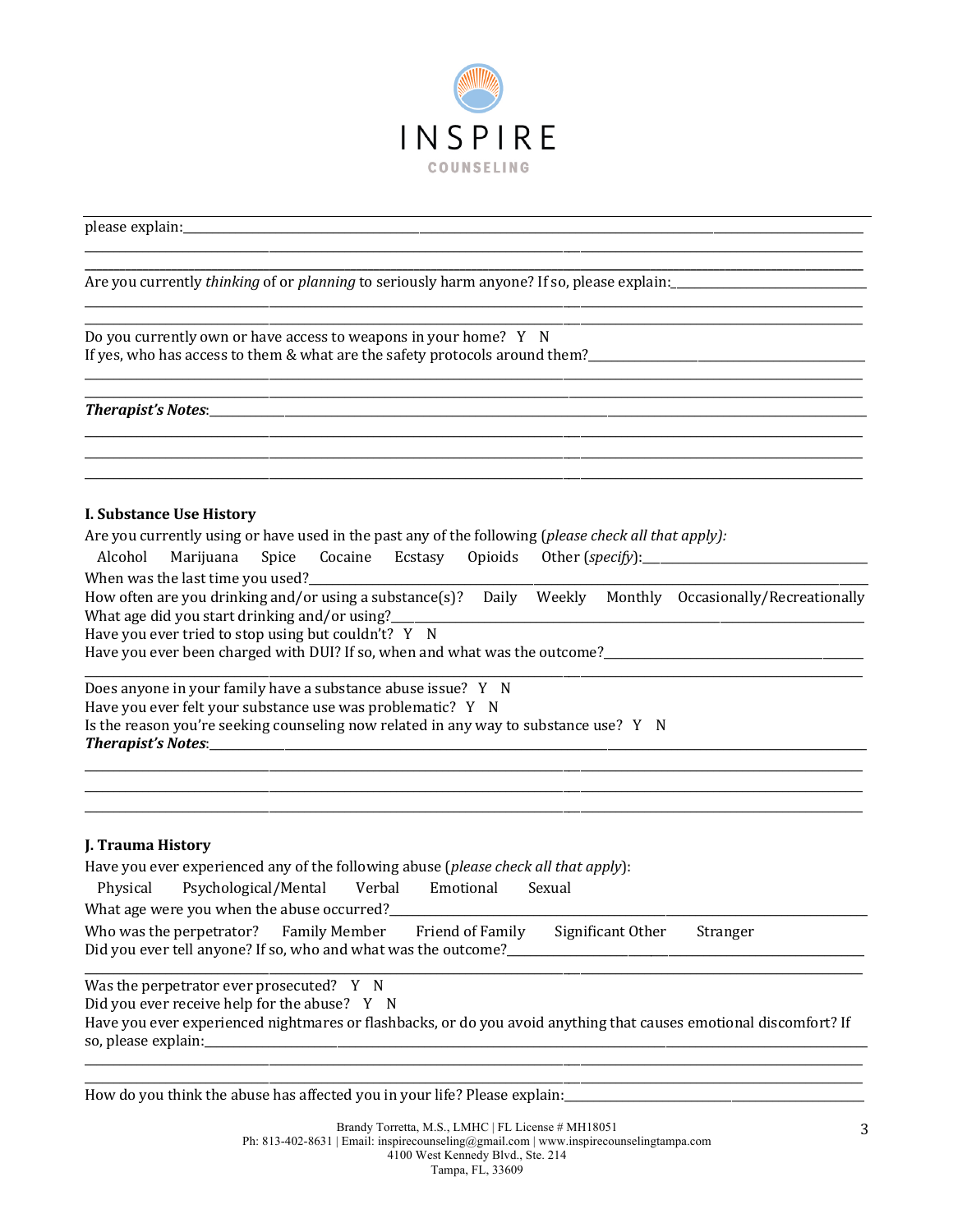

Have you ever witnessed someone being abused or harmed in any way? If so, please explain: \_\_\_\_\_\_\_\_\_\_\_\_\_\_\_\_\_\_\_\_

Have you ever been through any other type of traumatic experiences not listed above (i.e. major car accident, witnessing someone get seriously hurt, etc.)? If so, please explain:\_\_\_\_\_\_\_\_\_\_\_\_

#### Therapist's Notes:\_\_\_\_\_\_\_\_\_\_

### K. Legal

Are you currently involved in any legal matters? If so, please explain:

Are you currently court ordered to attend therapy? Y N 

## L. Military Information

Are you currently active duty/retired? Y N

Were you ever deployed? If so, where, when, & for how long?

Were you ever in combat? Y N

Were you ever injured in the military?  $Y \times N$ 

Do you receive service connected and/or non-service connected pension? (\*if you have served during war time and had at least one day in combat you may qualify for VA benefits; please inquire): Y N

### **M. Relationship History**

Marital Status: Single Married Separated Divorced Widowed Dating In Relationship How satisfied are you with your relationship status? Satisfied Moderately Satisfied Unsatisfied Have you ever experienced domestic violence in any of your relationships? If so, please explain:

Is the reason you're seeking counseling related to your current relationship? Y N If yes, please check all that apply to your current concerns: Communication Physical Intimacy Lack of Trust Emotional Intimacy Lack of Support Power/Control Feeling Disconnected Other (specify):

> Brandy Torretta, M.S., LMHC | FL License # MH18051 Ph: 813-402-8631 | Email: inspirecounseling@gmail.com | www.inspirecounselingtampa.com 4100 West Kennedy Blvd., Ste. 214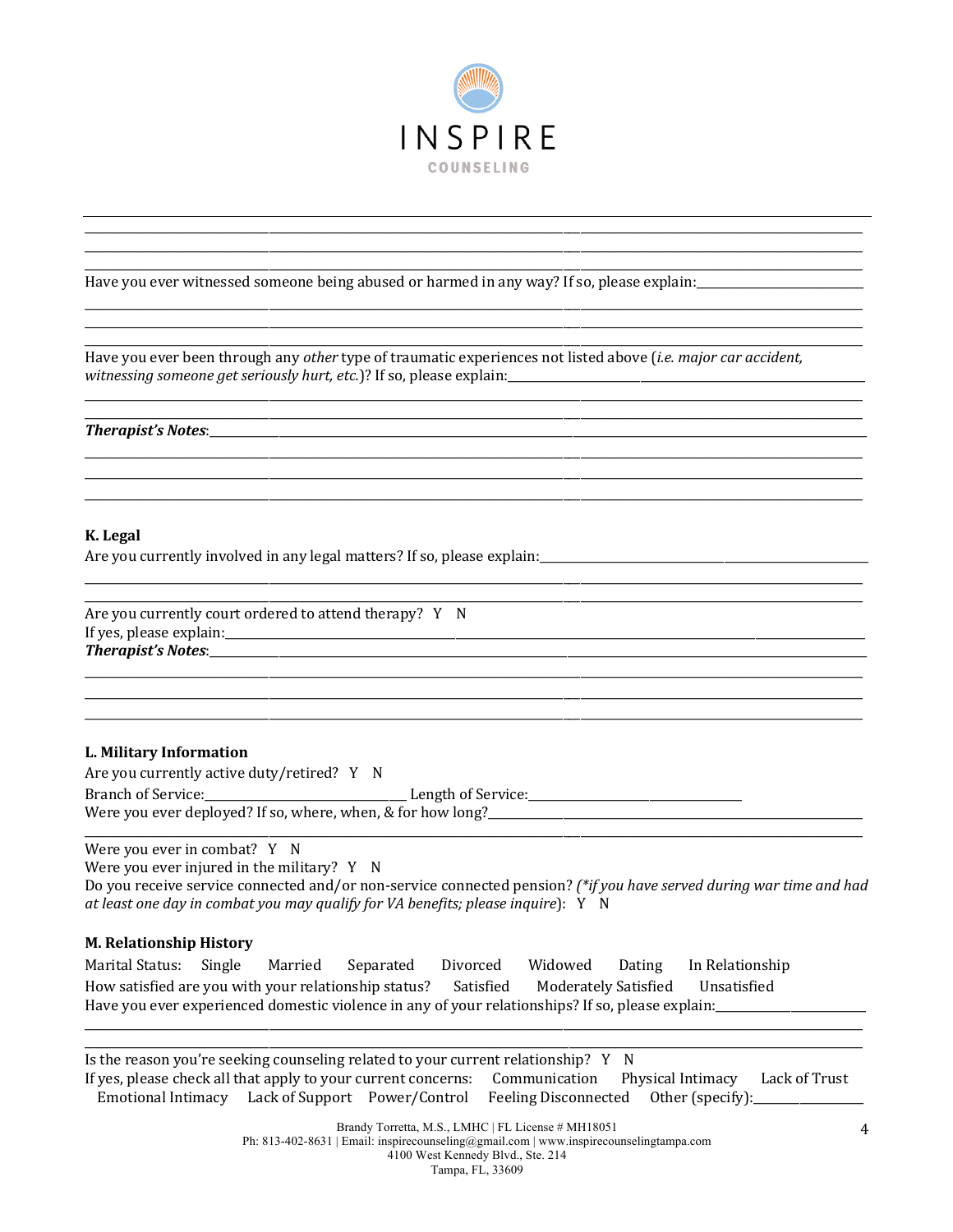

### How would you describe your communication style?

How would you describe the communication style of your partner?\_\_\_ If you are in a relationship answer the following regarding your relationship:

- 1. Likes
	- 2. Dislikes and the same state of the state of the state of the state of the state of the state of the state of the state of the state of the state of the state of the state of the state of the state of the state of the st
	- 3. Not enough of
	- 4. Too much of \_\_\_
	- 5. Words to describe your ideal relationship:

Do you have any children? If so, what age?<br>

### N. Client's Main Concerns

What are your main concerns that led you to seek counseling? How long have each been going on? Put them in order of importance:

| .             |  |
|---------------|--|
| ◠<br><u>.</u> |  |
| ⌒<br>ູ        |  |
| 4             |  |

What do you think those that care about you would say their concern(s) is/are in regard to you?

Have you ever been to therapy before? If so, please circle type of therapist (licensed mental health counselor, psychologist, psychiatrist)? What reason(s) did you attend therapy for? Did you find it helpful/unhelpful? What did 

### **Therapist's Notes:** The contract of the contract of the contract of the contract of the contract of the contract of the contract of the contract of the contract of the contract of the contract of the contract of the contr

### **O. Client's Expectations**

Do you have any expectations for therapy? Do you have any expectations of the therapist? If you have seen a therapist in the past, what do you wish you had received but didn't?

Looking into the future, how will you know that our work and time together has been worth it? List concrete changes you would like to see: \\essering \\essering \\essering \\essering \\essering \\essering \\essering \\essering \\essering \\essering \\essering \\essering \\essering \\essering \\essering \\essering \\essering \\essering \

What other things would you like to see improve in your life (family, career, health, relationships, work-life balance,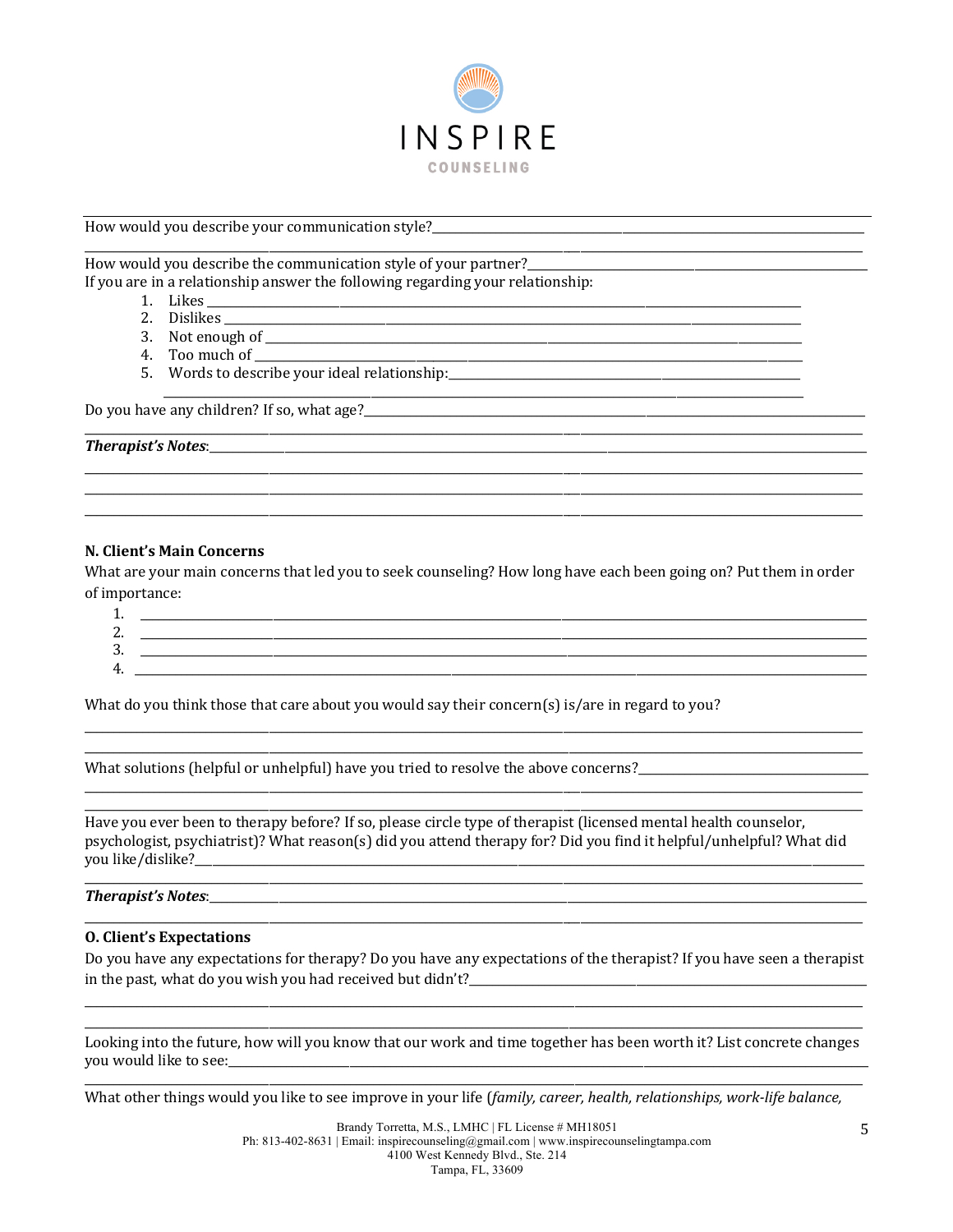

self-care, stress management, etc.)?

Do you foresee there being anything that would get in the way of you achieving your therapy goals?\_\_\_\_\_\_\_\_\_\_\_\_

How long are you willing to commit to the therapy process? Please write down a target time frame:

List 5 strengths about yourself or strengths others would say you have:

 $1$ 2. <u> 1980 - Johann Barn, fransk politik fotograf (d. 1980)</u>  $3.$ 4. <u> 1989 - Johann John Stein, mars an deutscher Stein († 1958)</u> 5.

Is there anyone that you would like to be a part of your sessions either now or in the future because you think he/she 

### **Therapist's Notes:** The contract of the contract of the contract of the contract of the contract of the contract of the contract of the contract of the contract of the contract of the contract of the contract of the contr

## P. Lifestyle Information

What do you currently do to take care of yourself? (i.e. diet, exercise, limits on TV/electronics/work, holistic/alternative 

On average, how many hours of sleep do you get each night?\_\_ How would you rate the quality of your sleep? Excellent Good Fair Poor Do you feel like your life is balanced or unbalanced? If unbalanced, what do you think would help you create more balance in your life? 

Over the past year, have you experienced any major changes in your life? (i.e. moves, changes in appetite, sleep, health, divorce, death of family or friend, or changes in overall functioning)?\_\_\_\_\_\_\_\_\_\_\_\_\_\_\_\_\_\_\_\_\_\_\_\_\_\_\_\_\_

List any over-the-counter medications, vitamin or herbal supplements you're taking on a regular basis, and what alternative treatments (*acupuncture, chiropractic, etc.*) you are currently receiving, if any:

Do you make time for leisure?  $Y \cap N$  If no, why not?

## Q. Understanding Your Family & Childhood Influences

Parent's marital status: Married Divorced Never Married Domestic Partners Separated Widowed List three words to describe your Mother:

> Brandy Torretta, M.S., LMHC | FL License # MH18051 Ph: 813-402-8631 | Email: inspirecounseling@gmail.com | www.inspirecounselingtampa.com 4100 West Kennedy Blvd., Ste. 214

Tampa, FL, 33609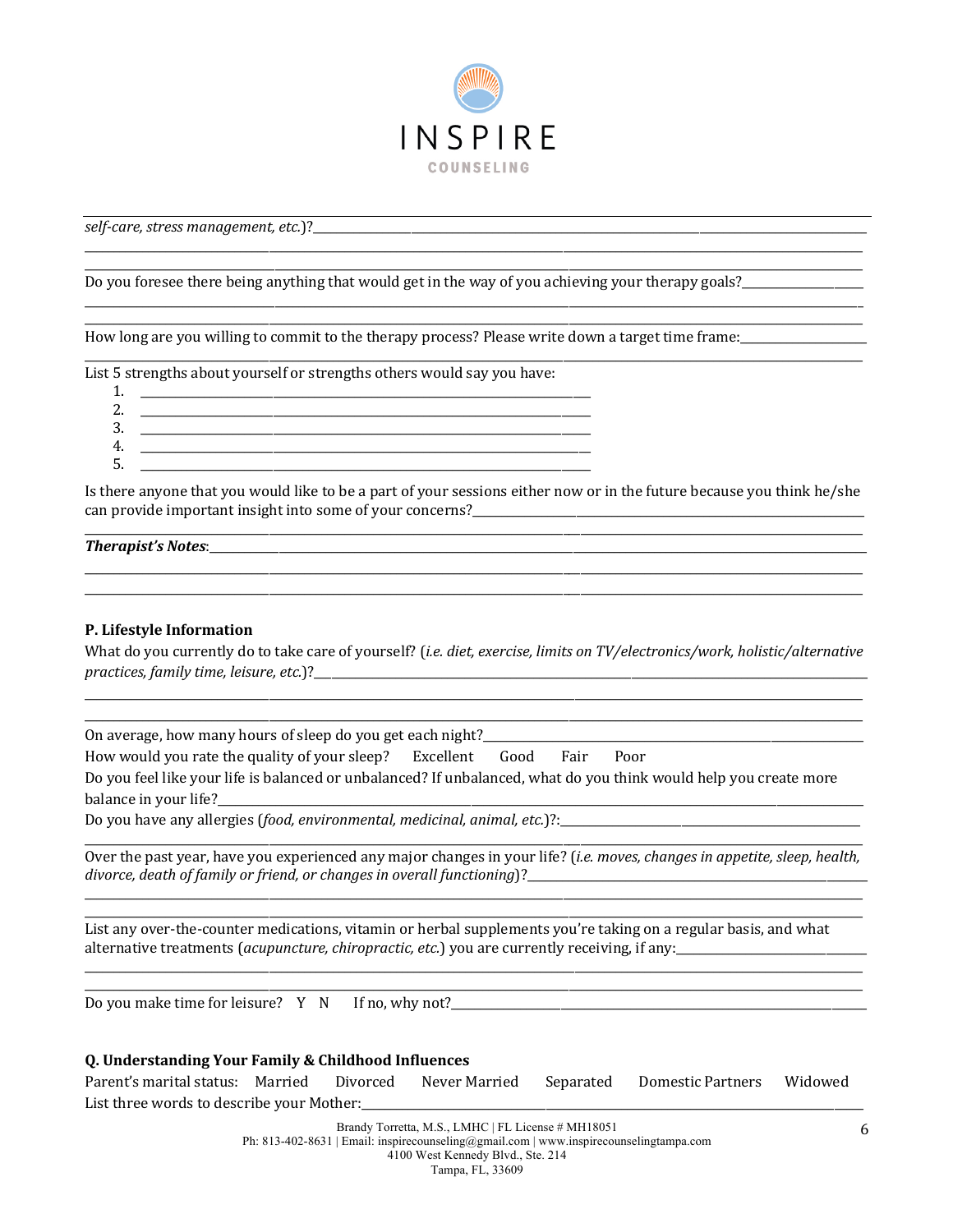

List three words to describe your Father: 

List some words to describe your parent's relationship with each other:

List some words to describe your relationship with your mother:

List some words to describe your relationship with your father:<br>
expansion of the contract of the contract of the contract of the contract of the contract of the contract of the contract of the contract of the contract of

List some words to describe your relationships with your sibling(s) if applicable: \_\_\_\_\_\_\_\_\_\_\_\_\_\_\_\_\_\_\_\_\_\_\_\_\_\_\_

Is there anything else you think I should know about your childhood that would help me understand you better?

### 

## **R. Therapy Goals**

Please list three outcomes, in order of importance, that you'd like to achieve while in therapy that will be the focus of our work together:

 $2.$  $3.$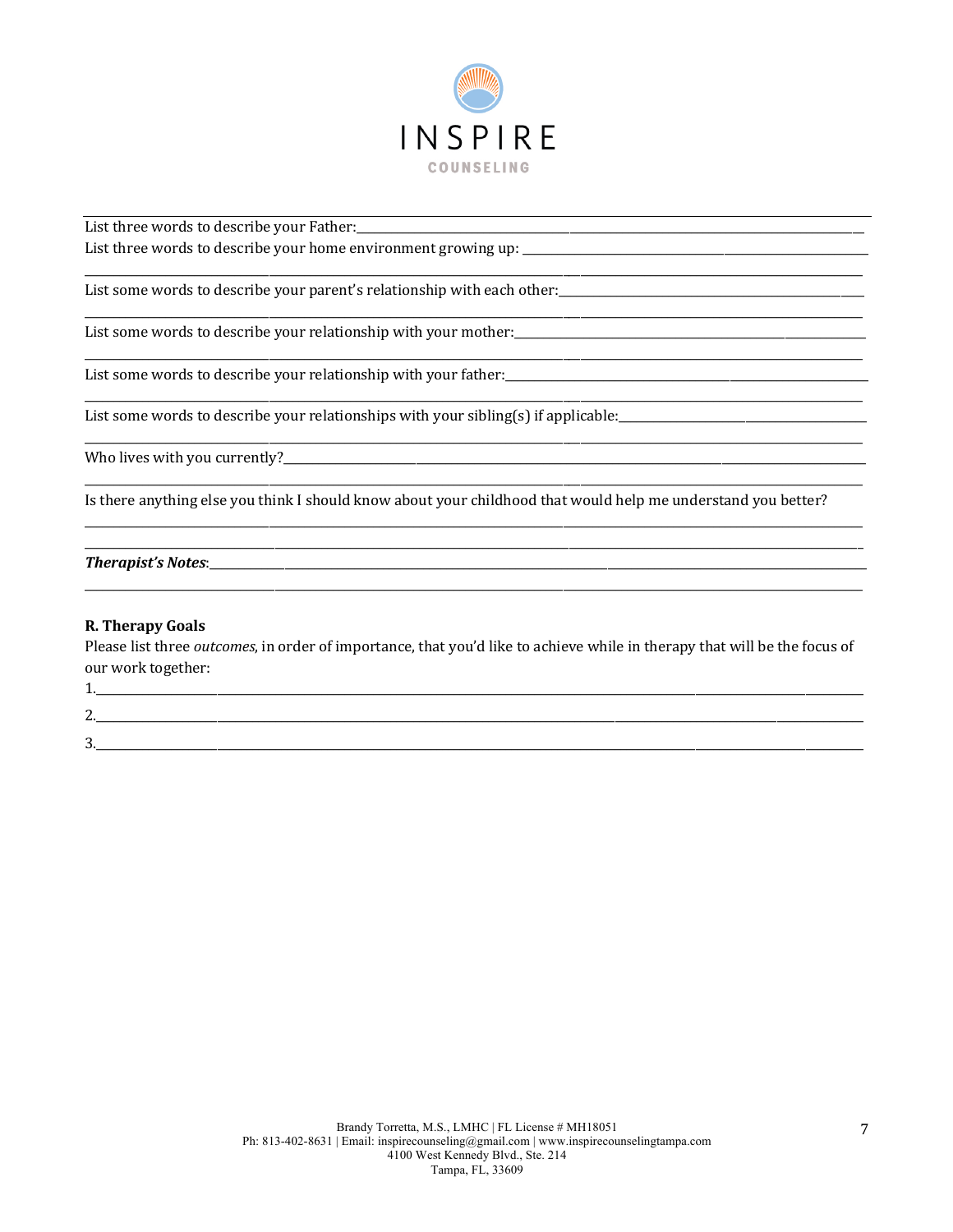

# **Checklist of Concerns**

| $\Box$ Abuse: physical, sexual, emotional, verbal (please circle all that apply) | $\Box$ Judgment problems, risk taking       |
|----------------------------------------------------------------------------------|---------------------------------------------|
| $\Box$ Neglect of children, elderly, or person with disability                   | $\Box$ Legal troubles, charges, lawsuits    |
| $\Box$ Aggression, violence                                                      | $\Box$ Loneliness                           |
| $\Box$ Alcohol abuse                                                             | $\Box$ Marital problems                     |
| $\Box$ Anger, hostility, arguing, irritability                                   | $\Box$ Memory problems                      |
| $\Box$ Anxiety, nervousness                                                      | $\Box$ Menstrual Problems, PMS              |
| $\Box$ Attention, concentration, distractibility                                 | $\Box$ Menopause                            |
| $\Box$ Bullying                                                                  | $\Box$ Mood swings                          |
| $\Box$ Career concerns, goals, & choices                                         | $\Box$ Motivation (lack of)                 |
| $\Box$ Childhood issues (your own)                                               | $\Box$ Nervousness, tension                 |
| $\Box$ Co-dependency                                                             | $\Box$ Obsessions, compulsions              |
| $\Box$ Confusion                                                                 | $\Box$ Oversensitivity to rejection         |
| $\Box$ Compulsions                                                               | $\Box$ Panic or anxiety attacks             |
| $\Box$ Custody of children                                                       | $\Box$ Parenting                            |
| $\Box$ Decision-making, indecision, mixed feelings, avoiding decisions           | $\Box$ Perfectionism                        |
| $\Box$ Delusions (false ideas)                                                   | $\Box$ Pessimism                            |
| $\Box$ Dependence                                                                | $\Box$ Procrastination                      |
| $\Box$ Depression, low mood, sadness, uncontrollable crying spells               | $\Box$ Relationship problems                |
| $\Box$ Divorce, separation                                                       | $\Box$ School problems                      |
| $\Box$ Drug abuse                                                                | $\Box$ Self-centeredness                    |
| $\Box$ Eating problems (overeating, under-eating, appetite issues)               | $\Box$ Self-esteem                          |
| $\Box$ Emptiness                                                                 | $\Box$ Self-worth                           |
| $\Box$ Failure                                                                   | □ Self-neglect, poor self-care              |
| $\Box$ Fatigue, tiredness, low energy                                            | $\Box$ Sexual issues, dysfunction           |
| $\Box$ Fears, phobias                                                            | $\Box$ Shyness, sensitivity to criticism    |
| $\Box$ Financial troubles, debt, impulsive spending, low income                  | $\Box$ Smoking, tobacco use                 |
| $\Box$ Friendships                                                               | $\Box$ Spiritual, religious, moral, ethical |
| $\Box$ Gambling                                                                  | $\Box$ Stress management, tension           |
| $\Box$ Grief, mourning, loss of loved one                                        | $\Box$ Suspiciousness                       |
| $\Box$ Guilt                                                                     | $\Box$ Suicidal thoughts/plans              |
| $\Box$ Headaches, migraines                                                      | $\Box$ Temper problems, no self-control     |
| $\Box$ Health, illness, medical concerns, physical problems                      | $\Box$ Thought disorganization              |
| $\Box$ Housework/chores, sharing household duties                                | $\Box$ Threats, violence                    |
| $\Box$ Inferiority feelings                                                      | $\Box$ Weight management problems           |
| $\Box$ Interpersonal conflicts                                                   | $\Box$ Withdrawal, isolation                |
| $\Box$ Impulsiveness, loss of control, outbursts                                 | $\Box$ Work problems, lack of ambition      |
| $\Box$ Irresponsibility                                                          | $\Box$ Worrying about everything            |
| $\Box$ Infidelity                                                                |                                             |
|                                                                                  |                                             |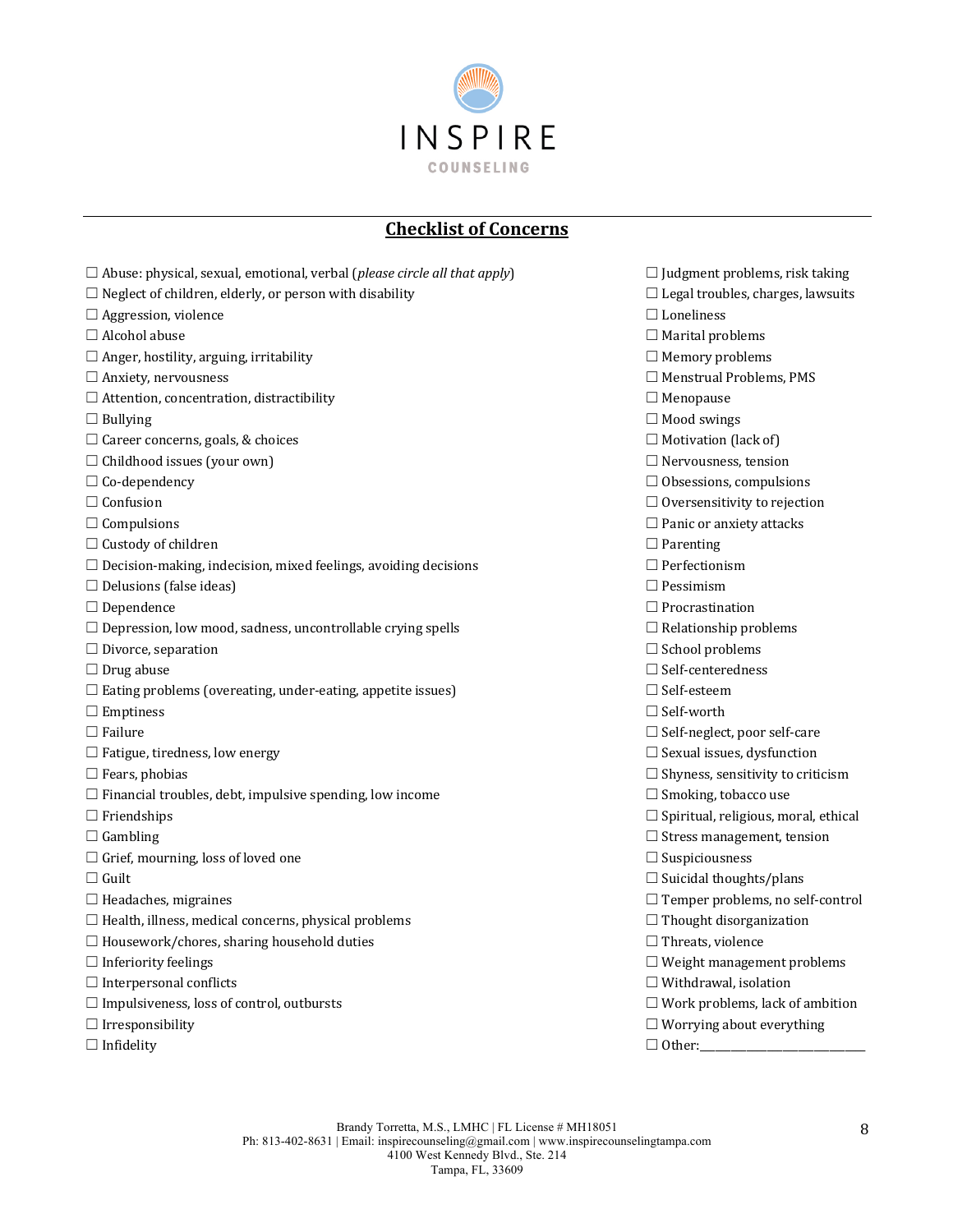

# **Policies and Consent to Treatment**

# PLEASE INITIAL TO INDICATE YOU HAVE READ OF UNDERSTAND EACH POLICY

**\_\_\_\_\_Financial Policy**: Full payment is due at time of service (unless prior arrangements have been made). Please note that your Brandy Torretta *does not* accept insurance at this time and you are solely responsible for making payments in a timely manner. You will be charged a \$35 *fee for any declined payments in addition to your full* **session payment**. Unpaid balances may be turned over for collection or reported to the state's attorney's office. Understanding this policy is important to our relationship. Please feel free to ask if you have any questions about this policy. 

**\_\_\_\_\_Cancellation Policy**: Please help me serve you and others better by keeping your scheduled appointments. If you need to reschedule or cancel an appointment, please do so 24 hours in advance to avoid being charged your full session fee. *You will be charged your full session fee for any missed appointments and cancellations made after* **24 hours.** The 24-hour cancelation policy allows me to offer the appointment to another client who may need to be seen. Brandy Torretta reserves the right to require prepayment in order to schedule subsequent appointments.

**Confidentiality**: Federal and State laws protect your confidentiality (see 42 U.S.C 290dd-3 and 290ee-3 for Federal laws and 42 CFR Part 2, 491.0147 FL). Brandy Torretta will not share information with any person outside of Inspire Counseling, LLC without your written permission, except as required by law. Information obtained from minors is not generally shared with parents without permission. HIPPA (Health Insurance Portability and Accountability Act) laws allow you to access your file and protect the electronic transfer of information.

**Limits to Confidentiality**: Federal regulations do not protect from disclosure of information related to clients' involvement in a crime against property or person(s). Brandy Torretta is required under Florida state law to report suspected abuse of a child, elderly person, or an individual(s) with a disability. Brandy Torretta may share limited information in the event of a medical emergency or in the event of a specialized court order signed by a judge. Brandy Torretta has the option of breeching confidentiality if you report a specific plan or intent to cause life threatening bodily harm to yourself or another person(s).

**Consent to Treatment**: I am voluntarily seeking outpatient counseling from Brandy Torretta at Inspire Counseling, LLC. I understand that I have rights and responsibilities regarding my participation in treatment, including the right to discontinue therapy at any time. I am strongly encouraged to discuss my treatment plan and progress in treatment with Brandy Torretta. Brandy Torretta will also discuss alternative treatments as well as the benefits and risks associated with therapy. With my signature below, I acknowledge that I have read, understand, and agree to all of the information above and consent to treatment from Brandy Torretta at Inspire Counseling, LLC. I also acknowledge that I have been given a copy of HIPPA/Privacy Practices implemented at Inspire Counseling, LLC. Please note that individual counseling sessions are 50 minutes in length. Please note that Brandy Torretta does not provide emergency services and you are to call 911 for medical or mental health crisis/emergencies.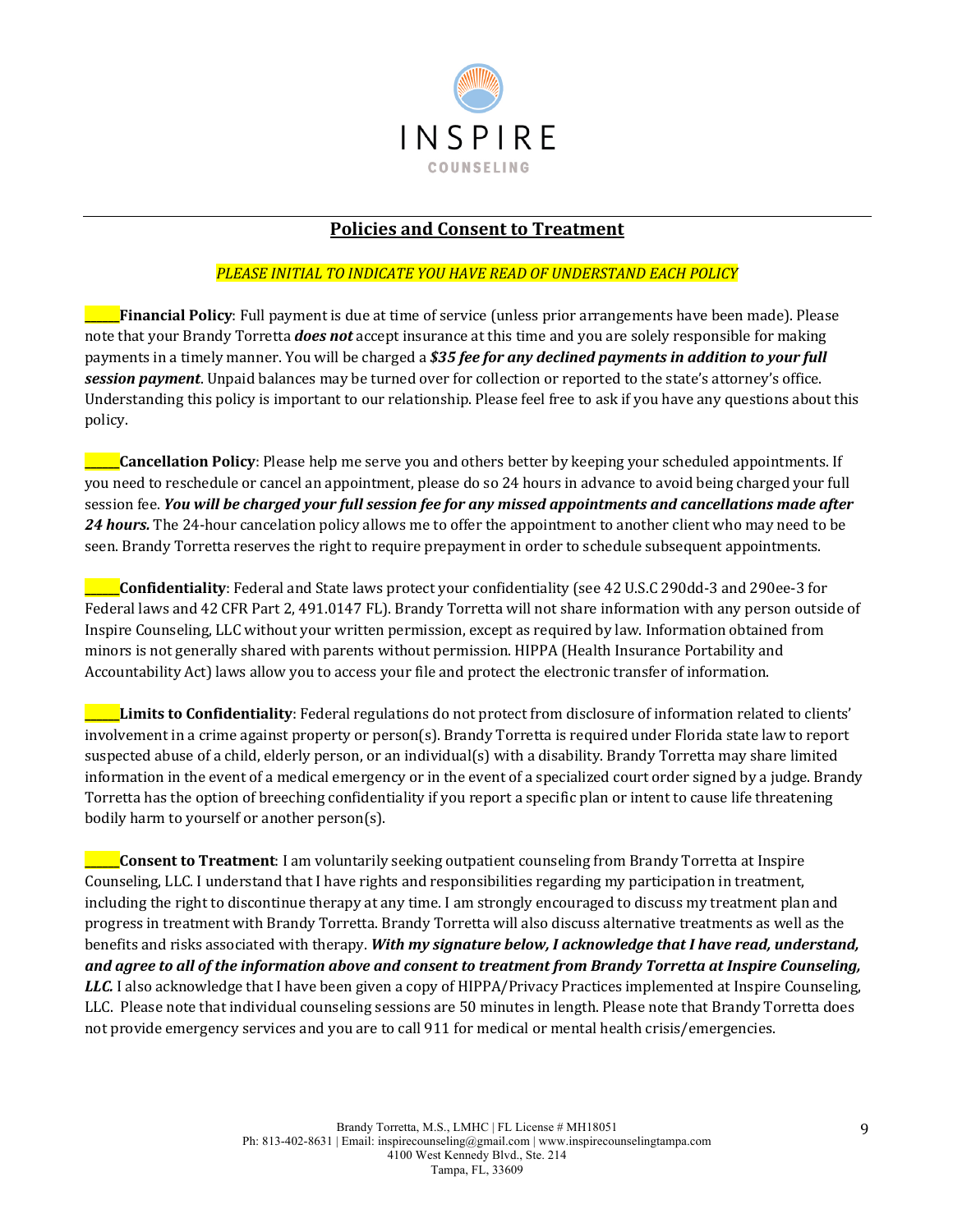

# **Notice of Privacy Practices**

As a licensed mental health provider, I am required by federal and state laws to protect your privacy. The **Health Information Portability & Accountability Act (HIPPA)** establishes limits on how our health information may be used and shared and how it must be protected. When Florida laws protecting your health records are more restrictive than federal laws, I must abide by the Florida laws. The following *Notice of Privacy Practices* will tell you about the ways I may use and share mental health information about you. It will also describe your rights and my obligations regarding the use and disclosure of your mental health information.

# **My Pledge to You Regarding Your Mental Health Information**

The privacy of your mental health information is important to me. I create a record of the treatment you receive from me to provide you with quality treatment and to comply with certain legal requirements. I understand this information is personal and I am committed to protecting it.

# **This Notice of My Privacy Practices Describes:**

- How and to what extent the privacy of your Protected Health Information is guaranteed.
- How your Protected Health Information may be used and disclosed.
- How you may access portions of your Protected Health Information and the procedure for doing so.

## **Your Protected Health Information (PHI)**

Your PHI includes any *individually identifiable information* created or received about you. Specifically, it includes identification of symptoms, diagnosis, medications, treatment, appointment dates and times, session summaries, and payment history.

# Use and Disclosure of Your Protected Health Information (PHI)

- I will not share with your managed care company (insurance) or Employee Assistance Program (EAP) the PHI required to obtain authorization to treat you and to bill for your treatment services.
- I will not share your PHI with another therapist or treatment facility.
- I will not share your PHI with any other individual, including family members, except in the case of minor children.
- I am required by law to report abuse and/or neglect of children, elderly, and persons with disabilities to the proper authorities. This report may, of necessity, include your PHI.
- I am required by law to take immediate action, including the release of your PHI, if I believe that you or someone else is at imminent risk of harm.
- I may share your PHI with my Clinical Supervisor, Misty Lee Fenton, LMHC whom has agreed to abide by the terms of my Notice of Privacy Practices.
- I may disclose your PHI in response to a court order, subpoena, warrant, summons, or similar legal process.
- I may disclose your PHI as required by federal, state, or local law.

# **Your Privacy Rights**

- With the exception of the purposes listed above, you have the **right to decide** if your PHI is given out to a third party and to specify what information is given. You do this by completing and signed the Authorization for Release of Confidential Information form provided by your counselor upon request. You may revoke this consent at any time.
- You have the **right to review** and get copies of your PHI with certain exceptions. This request must be in writing and there may be charges for copies and postage.
- You may **request that corrections or additions be made** to your PHI if you believe that there is an error or a significant omission.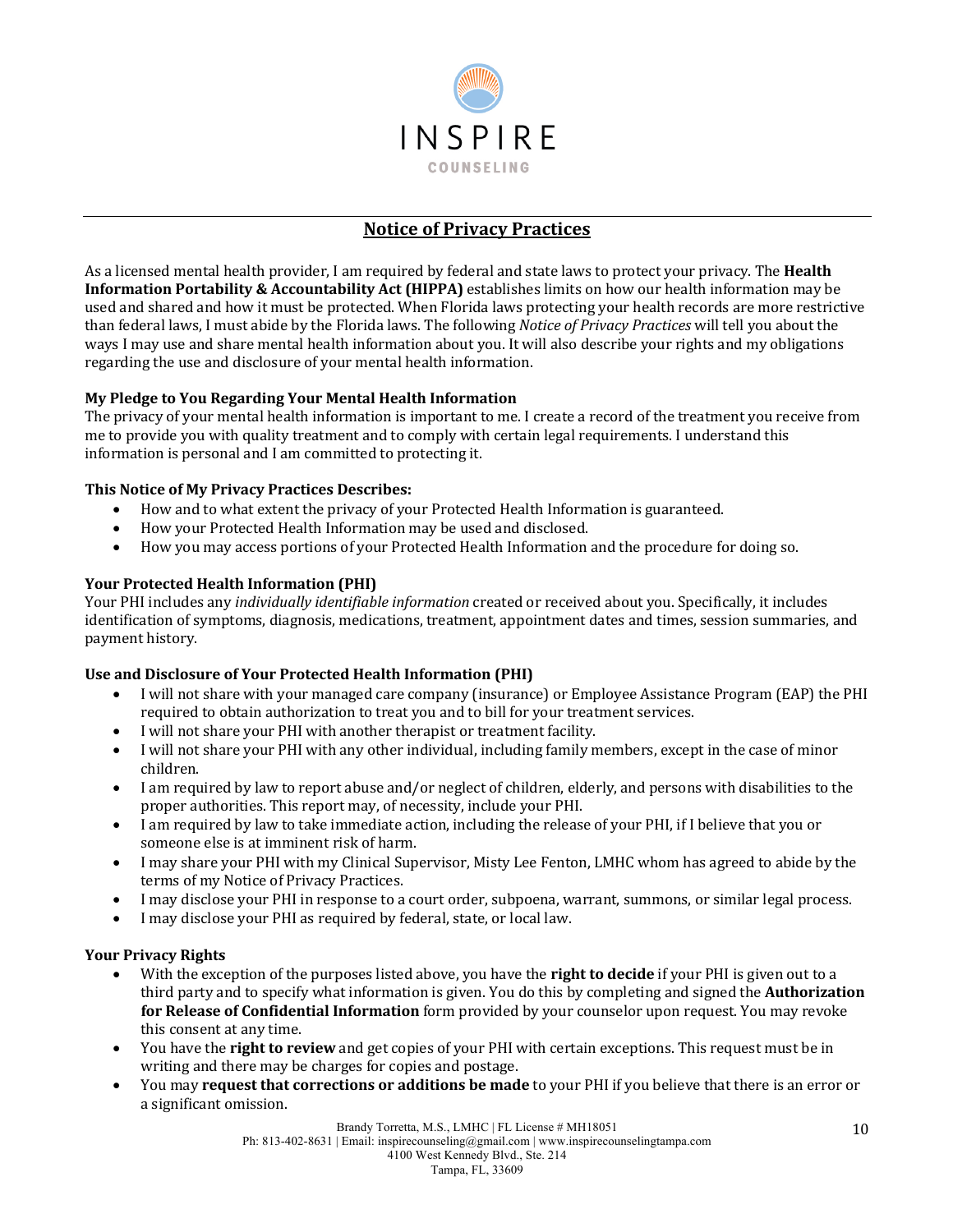

- You may **request additional restrictions** on y use or disclosure of your PHI.
- You may **request that I use an alternative way to communicate with you in a confidential manner** or communicate with you at an alternative location about your PHI.
- You may **obtain a list of the times I have disclosed your health information** for purposes other than treatment, payment, healthcare operations, and other specified exceptions.
- You will **receive a paper copy of my Notice of Privacy Practices** for your records.
- You have the **right to file a written complaint** with the U.S. Department of Health and Human Services if you believe your privacy rights have been violated.

## **My Legal Duty**

As a licensed mental health provider, I am required to abide by the terms of this notice. However, I reserve the right to change my privacy practices and the terms of this notice at any time provided the changes are permitted by law or meet any new requirement implemented by law for the benefit of your PHI. Before I make any important changes to my privacy practices, I will revise this notice and make the new notice available to you on your first visit following revisions. Any changes in my privacy practices and the new terms of this notice will be effective form the date of the revision forward for all mental health information I keep. You are entitled to receive a copy of the most current notice and may obtain it at any time by request.

*By* signing below, I acknowledge that I have read the preceding information and have kept a copy of this notice *for my personal records. I acknowledge that all questions regarding my privacy have been answered in an acceptable manner.*

**\_\_\_\_\_\_\_\_\_\_\_\_\_\_\_\_\_\_\_\_\_\_\_\_\_\_\_\_\_\_\_\_\_\_\_\_\_\_\_\_\_\_\_\_\_\_\_\_\_\_\_\_\_\_\_\_\_\_\_\_\_\_\_\_\_\_\_\_\_\_\_\_\_\_\_\_\_\_\_\_\_\_\_\_\_\_\_ \_\_\_\_\_\_\_\_\_\_\_\_\_\_\_\_\_\_\_**

**Client Signature Date** 

# **Client Policies and Information**

**Client Expectations of the Counseling Process and Outcomes** 

Brandy Torretta, M.S., LMHC | FL License # MH18051 Ph: 813-402-8631 | Email: inspirecounseling@gmail.com | www.inspirecounselingtampa.com 4100 West Kennedy Blvd., Ste. 214 Tampa, FL, 33609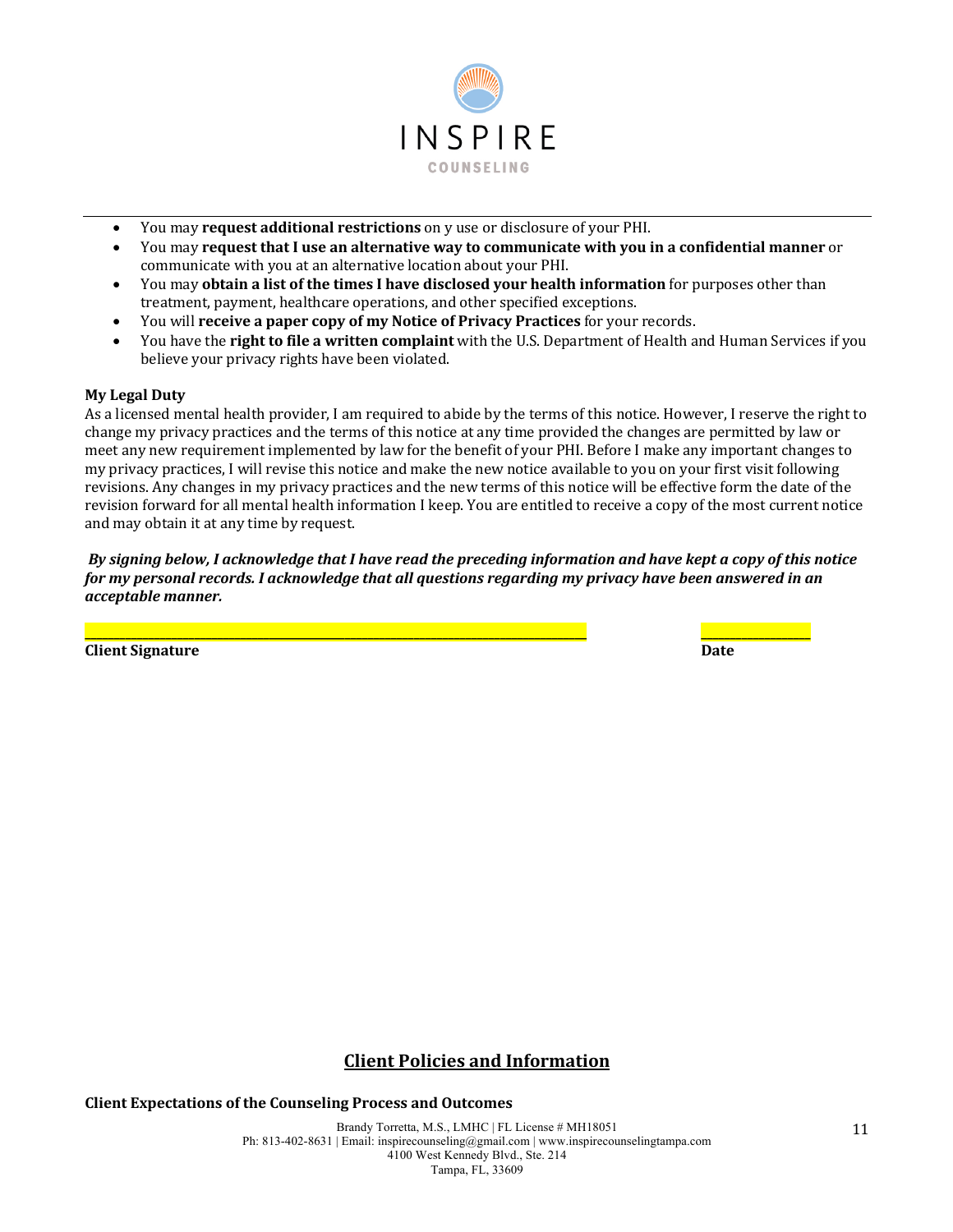

Your goals and expectations are more likely to be met when you understand the nature and limitations of counseling. Generally, counseling is most useful in helping people improve their self-awareness to allow positive change in their life. Counseling provides a safe and confidential atmosphere to examine the way you choose to process information and to help you expand your ability to react to the world around you. Most people experience improvement or resolution of their concerns that brought them to counseling. However, there are no guarantees and there may be risks. For example, counseling could open up new level of awareness that could cause discomfort. We will work together as a team towards your personal counseling goals, but you determine the nature and amount of change you wish to make.

## **Office Visits**

Hourly rates are based on a 50-minute session, which allows for necessary documentation time. At times, sessions may be slightly longer or shorter based on the therapist's judgement to maximize the quality of the session. After our initial session, we will determine together the frequency and availability of continued sessions. While the length of therapy varies from client to client, it is my aim to work together until resolution is found. It is vour right as a client to terminate therapy at any time or to seek a second opinion from another therapist. Payments are to be made at the end of each session and accepted forms of payment include cash, check, or debit/credit card. When requested, documentation can be provided to assist you in seeking reimbursement from your insurance provider. **Please notify me** of appointment cancelations at least 24 hours in advance of your appointment time to avoid a late cancelation/missed appointment fee. However, you will not be charged in cases of emergency situations.

### **Methods of Contact**

On occasion, there might be a need to have contact outside a normal session. To preserve your confidentiality, I request that email or text be used only to schedule or confirm appointment dates/times as I cannot assume responsibility for the security maintenance of electronic transmissions. In times of immediate crisis or emergency, I may be contacted by phone. If it is outside normal business hours of 9 AM to 7 PM, please leave a message ad I will return your call as soon as possible. If you have a life-threatening emergency, please call 911 or the Tampa Bay **Crisis Center at 211 for immediate assistance.** 

### **Confidentiality**

The notion of confidentiality is paramount in counseling. Everything disclosed between the therapist and client is confidential, unless authorized by the client or required by law. A client may authorize the release of confidential information by signing an *Authorization for Release of Confidential Information* form, which will be provided to you upon request. I will not release any confidential information without this written authorization, unless such release is otherwise authorized or required by law. The law requires mandated release of confidential information in the case of child abuse or neglect, if the client has intent to harm himself/herself or others, or in the case of a **court subpoena.** For additional details on how your information may be used and our rights to our health care information, please refer to the Notice of Privacy Practices that you received.

*By* signing below, I acknowledge that I have read the preceding information, understand my rights as a client and all general policies, and acknowledge I have kept a copy of this notice for my personal records.

**\_\_\_\_\_\_\_\_\_\_\_\_\_\_\_\_\_\_\_\_\_\_\_\_\_\_\_\_\_\_\_\_\_\_\_\_\_\_\_\_\_\_\_\_\_\_\_\_\_\_\_\_\_\_\_\_\_\_\_\_\_\_\_\_\_\_\_\_\_\_\_\_\_\_\_\_\_\_\_\_\_\_\_\_\_\_\_ \_\_\_\_\_\_\_\_\_\_\_\_\_\_\_\_\_\_\_**

**Client Signature Date**